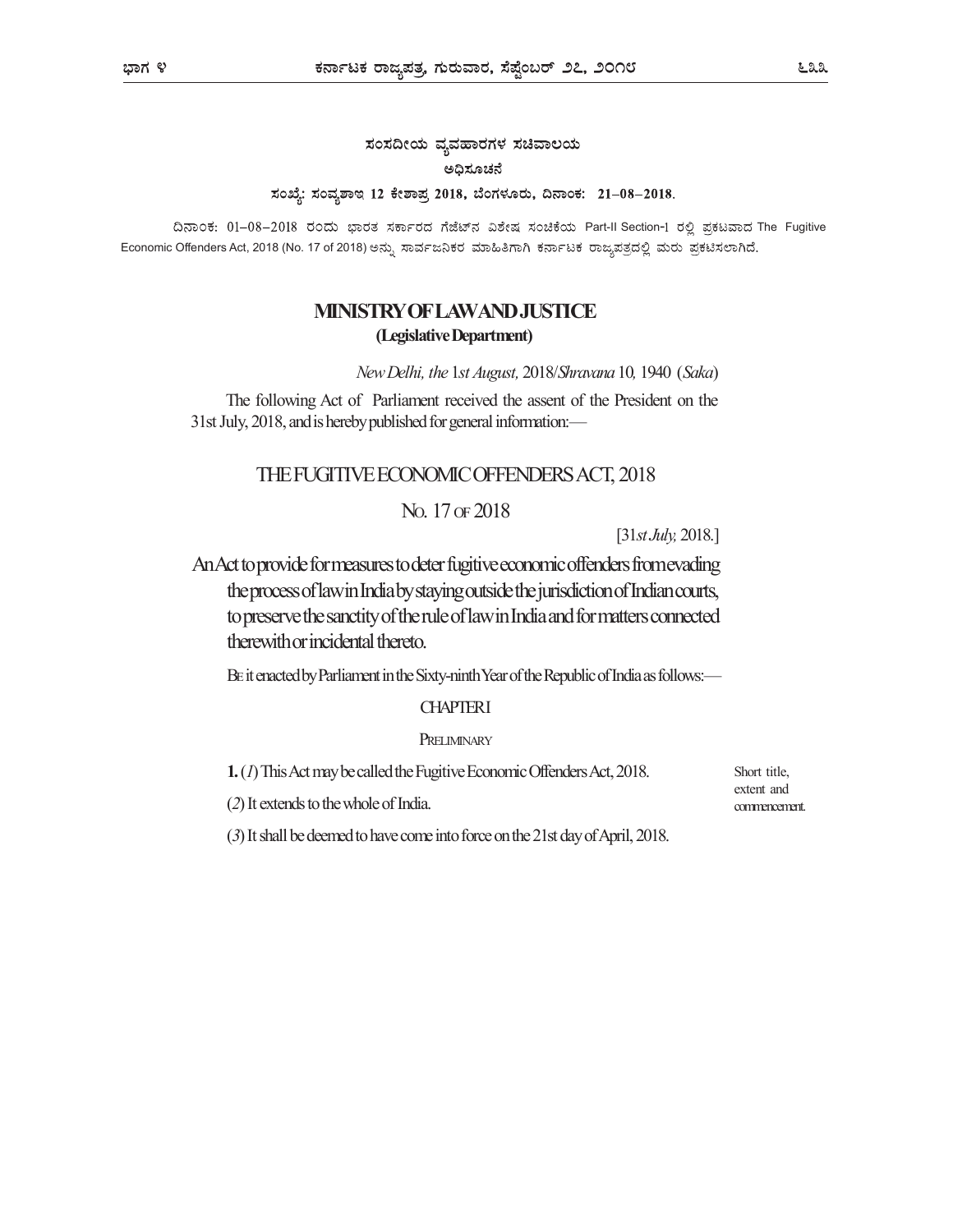೬೩೪

Definitions. **2.** (1) In this Act, unless the context otherwise requires,—

(a) "Administrator" means an Administrator appointed under sub-section (1) of section 15;

(b) "benami property" and "benami transaction" shall have the same meanings as assigned to them under clauses  $(8)$  and  $(9)$  respectively of section 2 of the Prohibition of Benami Property Transactions Act, 1988; Act, unless the context otherwise requires,—<br>
dministrator" means an Administrator appointed under sub-section (1) of<br>
enami property" and "benami transaction" shall have the same meanings<br>
othem under clauses (8) and (9)

(c) "contracting State" means any country or place outside India in respect of which arrangements have been made by the Central Government with the Government of such country through a treaty or otherwise; of the music claases to pair of proposerively of section 2 of the Fromotion<br>orientating State" means any country or place outside India in respect of<br>the correlation of the Correlation of Money-laundering Act, 2002;<br>Deput ontracting State" means any country or place outside India in respect of<br>generants have been made by the Central Government with the Government<br>truty through a treaty or otherwise;<br>Deputy Director" means the Deputy Direct

(d) "Deputy Director" means the Deputy Director appointed under sub-section (1) of section 49 of the Prevention of Money-laundering Act, 2002;

(e) "Director" means the Director appointed under sub-section (1) of section 49 of the Prevention of Money-laundering Act, 2002;

(f) "fugitive economic offender" means any individual against whom a warrant for arrest in relation to a Scheduled Offence has been issued by any Court in India, who— Deptivy Director means the Deptity Director and the Director appointed under<br>
(*l*) of section 49 of the Prevention of Money-laundering Act, 2002;<br>
its of 2003.<br>
irector "means the Director appointed under sub-section (*I* 

 $(i)$  has left India so as to avoid criminal prosecution; or

(g) "key managerial personnel" shall have the same meaning as assigned to it in clause (51) of section 2 of the Companies Act, 2013; 18 of 2013.

(h) "notification" means a notification published in the Official Gazette and the expression "notify" shall be construed accordingly;

(i) "person" includes—

(*iii*) a company;

 $(iv)$  a trust;

(vi) a limited liability partnership;

(vii) an association of persons or a body of individuals, whether incorporated or not;

(viii) every artificial juridical person not falling within any of the preceding sub-clauses; and

(ix) any agency, office or branch owned or controlled by any of the above persons mentioned in the preceding sub-clauses;

(j) "prescribed" means prescribed by rules made under this Act;

(k) "proceeds of crime" means any property derived or obtained, directly or indirectly, by any person as a result of criminal activity relating to a Scheduled Offence, or the value of any such property, or where such property is taken or held outside the country, then the property equivalent in value held within the country or abroad;

(l) "Schedule" means the Schedule appended to this Act;

(m) "Scheduled Offence" means an offence specified in the Schedule, if the total value involved in such offence or offences is one hundred crore rupees or more;

(n) "Special Court" means a Court of Session designated as a Special Court under sub-section (1) of section 43 of the Prevention of Money-laundering Act, 2002.

15 of 2003.

15 of 2003.

45 of 1988.

15 of 2003.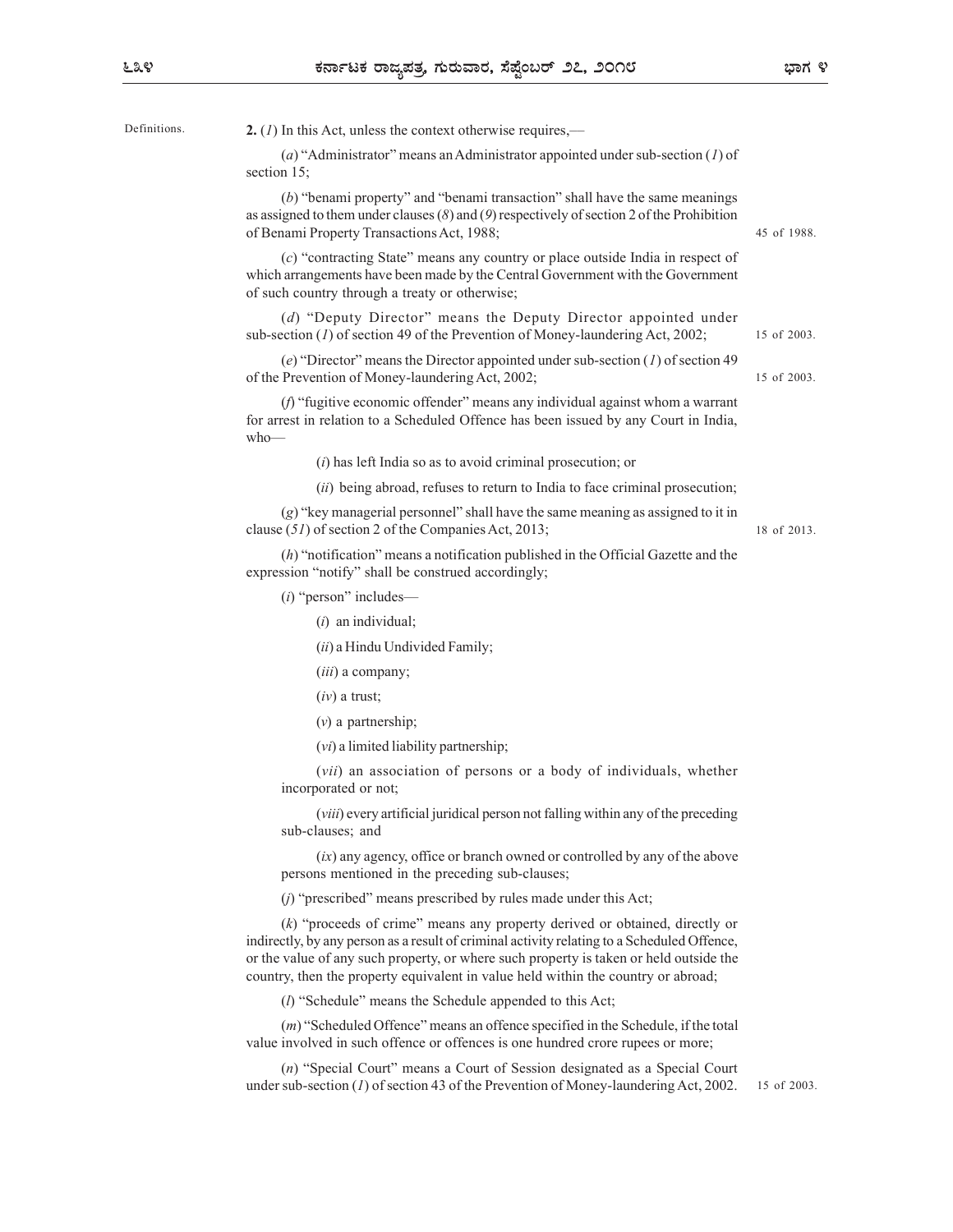(2) The words and expressions used and not defined in this Act but defined in the Prevention of Money-laundering Act, 2002 shall have the meanings respectively assigned to 15 of 2003. them in that Act.

3. The provisions of this Act shall apply to any individual who is, or becomes, a fugitive economic offender on or after the date of coming into force of this Act.

Application of Act.

#### CHAPTER II

**SERVE SET THE SERVE AND CONFISCATION**<br> **SERVERTHERATION** OF PROPERTIES ARE DURING THE SAND MORE THE DECONOMIC OF THE PROVISION OF THE PROVISION OF THE PROVISION OF THE PROVISION OF THE PROPERTY<br>
DECLARATION OF THE ARE AR 4. (1) Where the Director or any other officer not below the rank of Deputy Director authorised by the Director for the purposes of this section, has reason to believe (the reasons for such belief to be recorded in writing), on the basis of material in his possession, that any individual is a fugitive economic offender, he may file an application in such form and manner as may be prescribed in the Special Court that such individual may be declared as a fugitive economic offender.

(2) The application referred to in sub-section  $(I)$  shall contain—

(a) reasons for the belief that an individual is a fugitive economic offender;

(b) any information available as to the whereabouts of the fugitive economic offender;

(c) a list of properties or the value of such properties believed to be the proceeds of crime, including any such property outside India for which confiscation is sought;

(d) a list of properties or benami properties owned by the individual in India or abroad for which confiscation is sought; and

(e) a list of persons who may have an interest in any of the properties listed under clauses  $(c)$  and  $(d)$ .

(3) The Authorities appointed for the purposes of the Prevention of Money-laundering Act, 2002 shall be the Authorities for the purposes of this Act. 15 of 2003.

> 5. (1) The Director or any other officer authorised by the Director, not below the rank of Deputy Director, may, with the permission of the Special Court, attach any property mentioned in the application under section 4 by an order in writing in such manner as may be prescribed.

> (2) Notwithstanding anything contained in sub-section (1) or section 4, the Director or any other officer, not below the rank of Deputy Director, authorised by the Director, may, by an order in writing, at any time prior to the filing of the application under section 4, attach any property—

(a) for which there is a reason to believe that the property is proceeds of crime, or is a property or benami property owned by an individual who is a fugitive economic offender; and

(b) which is being or is likely to be dealt with in a manner which may result in the property being unavailable for confiscation:

Provided that the Director or any other officer who provisionally attaches any property under this sub-section shall, within a period of thirty days from the date of such attachment, file an application under section 4 before the Special Court.

(3) The attachment of any property under this section shall continue for a period of one hundred and eighty days from the date of order of attachment or such other period as may be extended by the Special Court before the expiry of such period.

(4) Nothing in this section shall prevent the person interested in the enjoyment of the immovable property attached under sub-section (1) from such enjoyment.

for declaration of fugitive economic offender and procedure therefor.

Attachment of property.

Application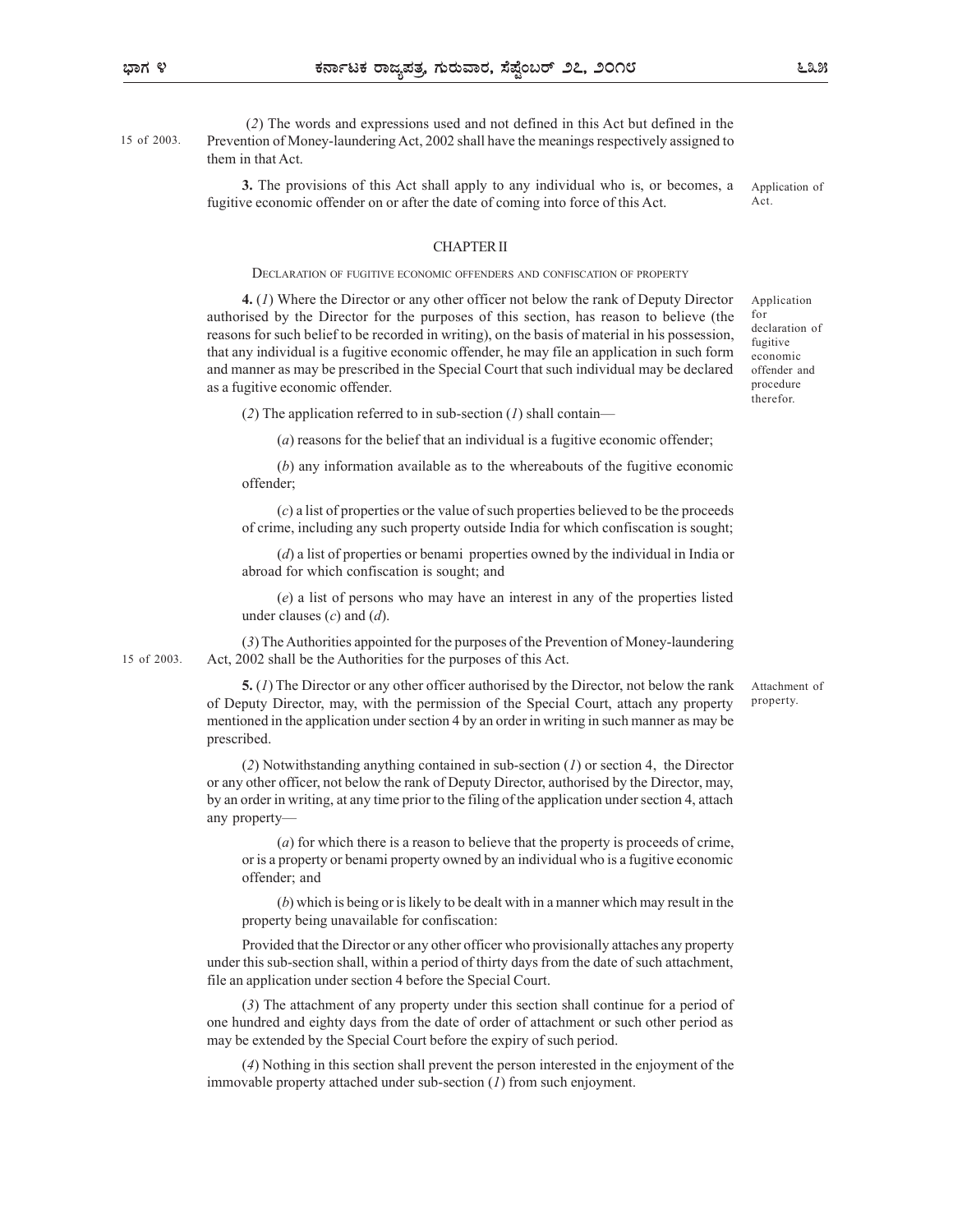Explanation.—For the purposes of this sub-section, the expression "person interested", in relation to any immovable property includes all persons claiming or entitled to claim any interest in the property.

Powers of **6.** The Director or any other officer shall, for the purposes of section 4, have the same Director and powers as are vested in a civil court under the Code of Civil Procedure, 1908 while trying  $a = 5$  of 1908. suit in respect of the following matters, namely:— other officers. 5 of 1908.

(a) discovery and inspection;

(b) enforcing the attendance of any person, including any officer of a reporting entity and examining him on oath;

(c) compelling the production of records;

(*d*) receiving evidence on affidavits;

(e) issuing commissions for examination of witnesses and documents; and

(f) any other matter which may be prescribed.

Power of  $7. (1)$  Notwithstanding anything contained in any other provisions of this Act, where survey.<br>
a Director or any other officer authorised by the Director, on the basis of material in his possession, has reason to believe (the reasons for such belief to be recorded in writing), that an individual may be a fugitive economic offender, he may enter any place—

 $(i)$  within the limits of the area assigned to him; or

 $(ii)$  in respect of which he is authorised for the purposes of this section, by such other authority, who is assigned the area within which such place is situated.

(2) Where the Director or any other officer authorised by him, on the basis of material in his possession, has reason to believe (the reasons for such belief to be recorded in writing) that an individual may be a fugitive economic offender and it is necessary to enter any place as mentioned in sub-section  $(I)$ , he may request any proprietor, employee or any other person who may be present at that time, to—

(a) afford him the necessary facility to inspect such records as he may require and which may be available at such place;

(b) afford him the necessary facility to check or verify the proceeds of crime or any transaction related to proceeds of crime which may be found therein; and

(c) furnish such information as he may require as to any matter which may be useful for, or relevant to any proceedings under this Act.

(3) The Director, or any other officer acting under this section may—

(i) place marks of identification on the records inspected by him and make or cause to be made extracts or copies therefrom;

(ii) make an inventory of any property checked or verified by him; and

(*iii*) record the statement of any person present at the property which may be useful for, or relevant to, any proceeding under this Act.

seizure.

Search and  $\mathbf{8}.$  (1) Notwithstanding anything contained in any other law for the time being in force, where the Director or any other officer not below the rank of Deputy Director authorised by him for the purposes of this section, on the basis of information in his possession, has reason to believe (the reason for such belief to be recorded in writing) that any person—

 $(i)$  may be declared as a fugitive economic offender;

 $(ii)$  is in possession of any proceeds of crime;

(*iii*) is in possession of any records which may relate to proceeds of crime; or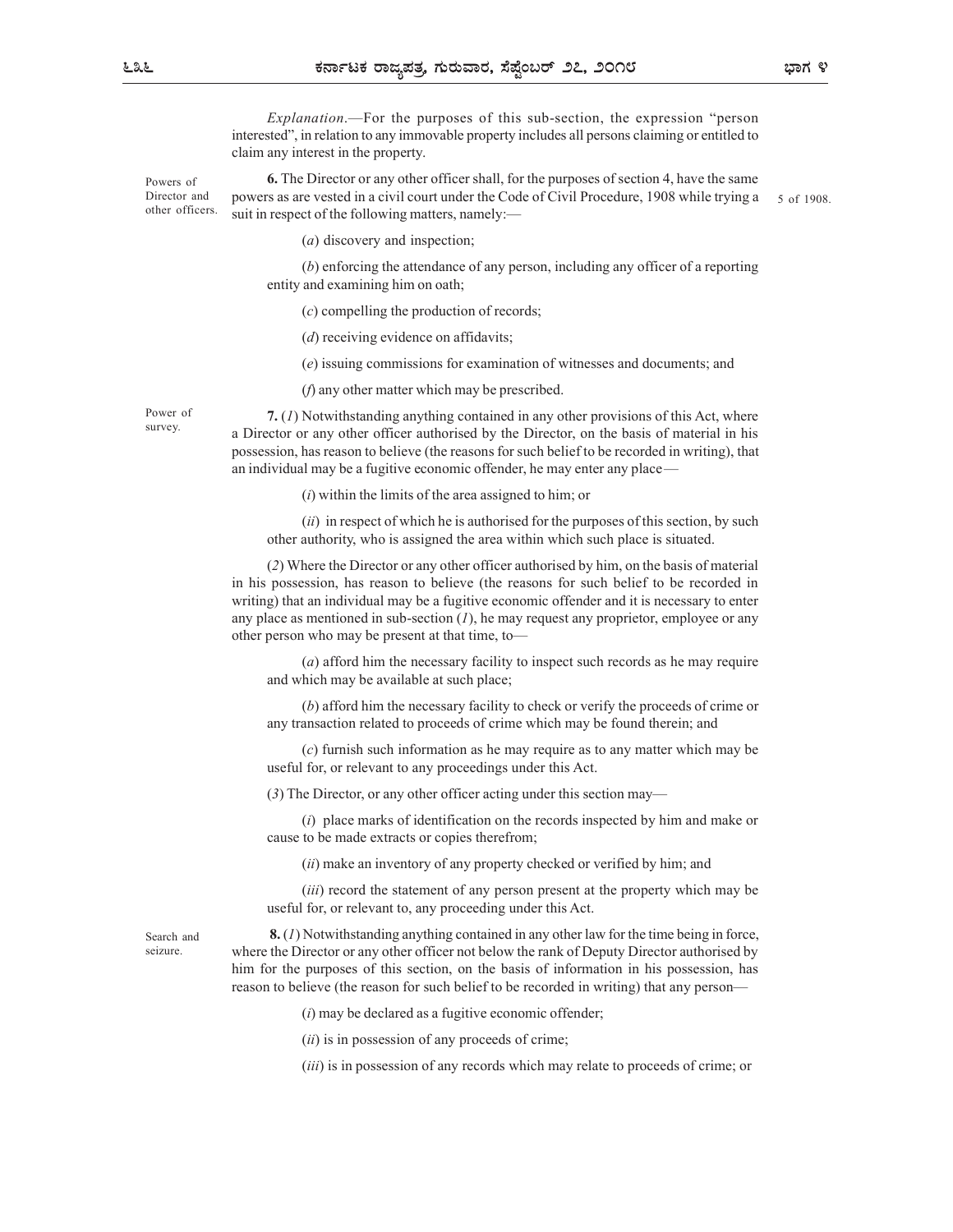$(iv)$  is in possession of any property related to proceeds of crime,

then, subject to any rules made in this behalf, he may authorise any officer subordinate to him to—

(a) enter and search any building, place, vessel, vehicle or aircraft where he has reason to suspect that such records or proceeds of crime are kept;

(b) break open the lock of any door, box, locker, safe, almirah or other receptacle for exercising the powers conferred by clause  $(a)$  where the keys thereof are not available;

(c) seize any record or property found as a result of such search;

(d) place marks of identification on such record or property, if required or make or cause to be made extracts or copies therefrom;

(e) make a note or an inventory of such record or property; and

(f) examine on oath any person, who is found to be in possession or control of any record or property, in respect of all matters relevant for the purposes of any investigation under this Act.

(2) Where an authority, upon information obtained during survey under section 7, is satisfied that any evidence shall be or is likely to be concealed or tampered with, he may, for reasons to be recorded in writing, enter and search the building or place where such evidence is located and seize that evidence.

9. Notwithstanding anything contained in any other law for the time being in force—

Search of persons.

(a) if an authority, authorised in this behalf by the Central Government by general or special order, has reason to believe (the reason for such belief to be recorded in writing) that any person has secreted about his person or anything under his possession, ownership or control, any record or proceeds of crime which may be useful for or relevant to any proceedings under this Act, he may search that person and seize such record or property which may be useful for or relevant to any proceedings under this Act;

(b) where an authority is about to search any person, he shall, if such person so requires, take such person within twenty-four hours to the nearest Gazetted Officer, superior in rank to him, or a Magistrate:

Provided that the period of twenty-four hours shall exclude the time necessary for the journey undertaken to take such person to the nearest Gazetted Officer, superior in rank to him, or the Magistrate's Court;

(c) if the requisition under clause  $(b)$  is made, the authority shall not detain the person for more than twenty-four hours prior to taking him before the Gazetted Officer, superior in rank to him, or the Magistrate referred to in that clause:

Provided that the period of twenty-four hours shall exclude the time necessary for the journey from the place of detention to the office of the Gazetted Officer, superior in rank to him, or the Magistrate's Court;

(d) the Gazetted Officer or the Magistrate before whom any such person is brought shall, if he sees no reasonable ground for search, forthwith discharge such person but otherwise shall direct that search be made;

(e) before making the search under clause  $(a)$  or clause  $(d)$ , the authority shall call upon two or more persons to attend and witness the search and the search shall be made in the presence of such persons;

(f) the authority shall prepare a list of record or property seized in the course of the search and obtain the signatures of the witnesses on the list;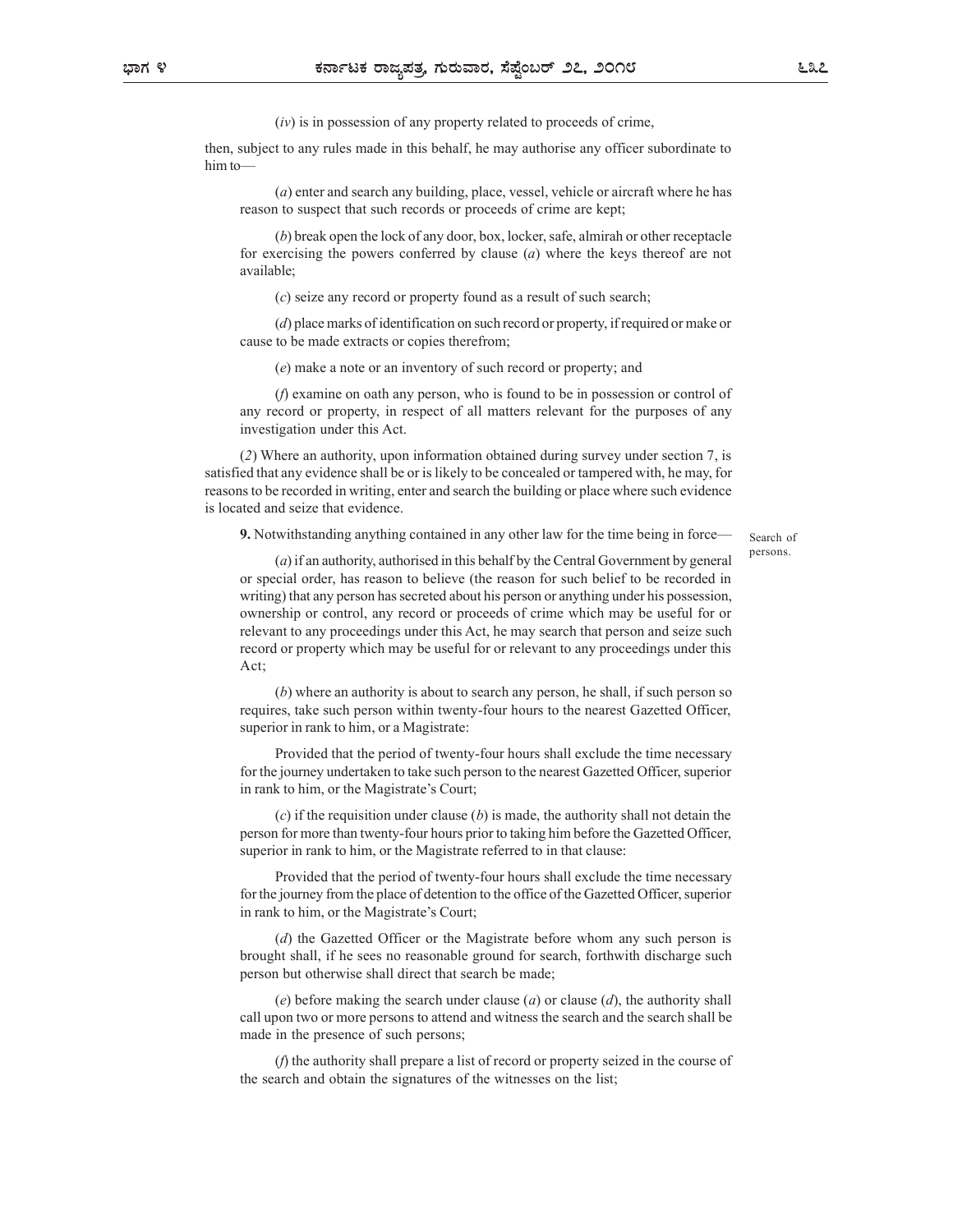(g) no female shall be searched by anyone except a female; and

(h) the authority shall record the statement of the person searched under clause  $(a)$  or clause  $(d)$  in respect of the records or proceeds of crime found or seized in the course of the search.

Notice. **10.** (*I*) Where an application under section 4 has been duly filed, the Special Court shall issue a notice to an individual who is alleged to be a fugitive economic offender.

> (2) The notice referred to in sub-section  $(I)$ , shall also be issued to any other person who has any interest in the property mentioned in the application under sub-section (2) of section 4.

 $(3)$  A notice under sub-section  $(1)$  shall—

(a) require the individual to appear at a specified place and time not less than six weeks from the date of issue of such notice; and

(b) state that failure to appear on the specified place and time shall result in a declaration of the individual as a fugitive economic offender and confiscation of property under this Act.

 $(4)$  A notice under sub-section (1) shall be forwarded to such authority, as the Central Government may notify, for effecting service in a contracting State.

(5) The authority referred to in sub-section (4) shall make efforts to serve the notice within a period of two weeks in such manner as may be prescribed.

 $(6)$  A notice under sub-section  $(1)$  may also be served to the individual alleged to be a fugitive economic offender by electronic means to—

(a) his electronic mail address submitted in connection with an application for allotment of Permanent Account Number under section 139A of the Income-tax Act, 1961;

43 of 1961.

18 of 2016.

(b) his electronic mail address submitted in connection with an application for enrolment under section 3 of the Aadhaar (Targeted Delivery of Financial and Other Subsidies, Benefits and Services) Act, 2016; or

(c) any other electronic account as may be prescribed, belonging to the individual which is accessed by him over the internet, subject to the satisfaction of the Special (a) two two standary are accounted by the modifical subsects from the date of issue of such points; and the specified place and time shall result in a (b) state that failure to appear on the specified place and time shall a reasonable method for communication of the notice to the individual.

Procedure for **11.** (*I*) Where any individual to whom notice has been issued under sub-section (*I*) of section 10 appears in person at the place and time specified in the notice, the Special Court hearing may terminate the proceedings under this Act.

> (2) Where any individual to whom notice has been issued under sub-section (1) of section 10 fails to appear at the place and time specified in the notice, but enters appearance through counsel, the Special Court may in its discretion give a period of one week to file a reply to the application under section 4.

> (3) Where any individual to whom notice has been issued under sub-section (1) of section 10 fails to enter appearance either in person or through counsel, and the Special Court is satisfied—

> > (a) that service of notice has been effected on such party; or

(b) that notice could not be served in spite of best efforts because such individual has evaded service of notice,

it may, after recording reasons in writing, proceed to hear the application.

application.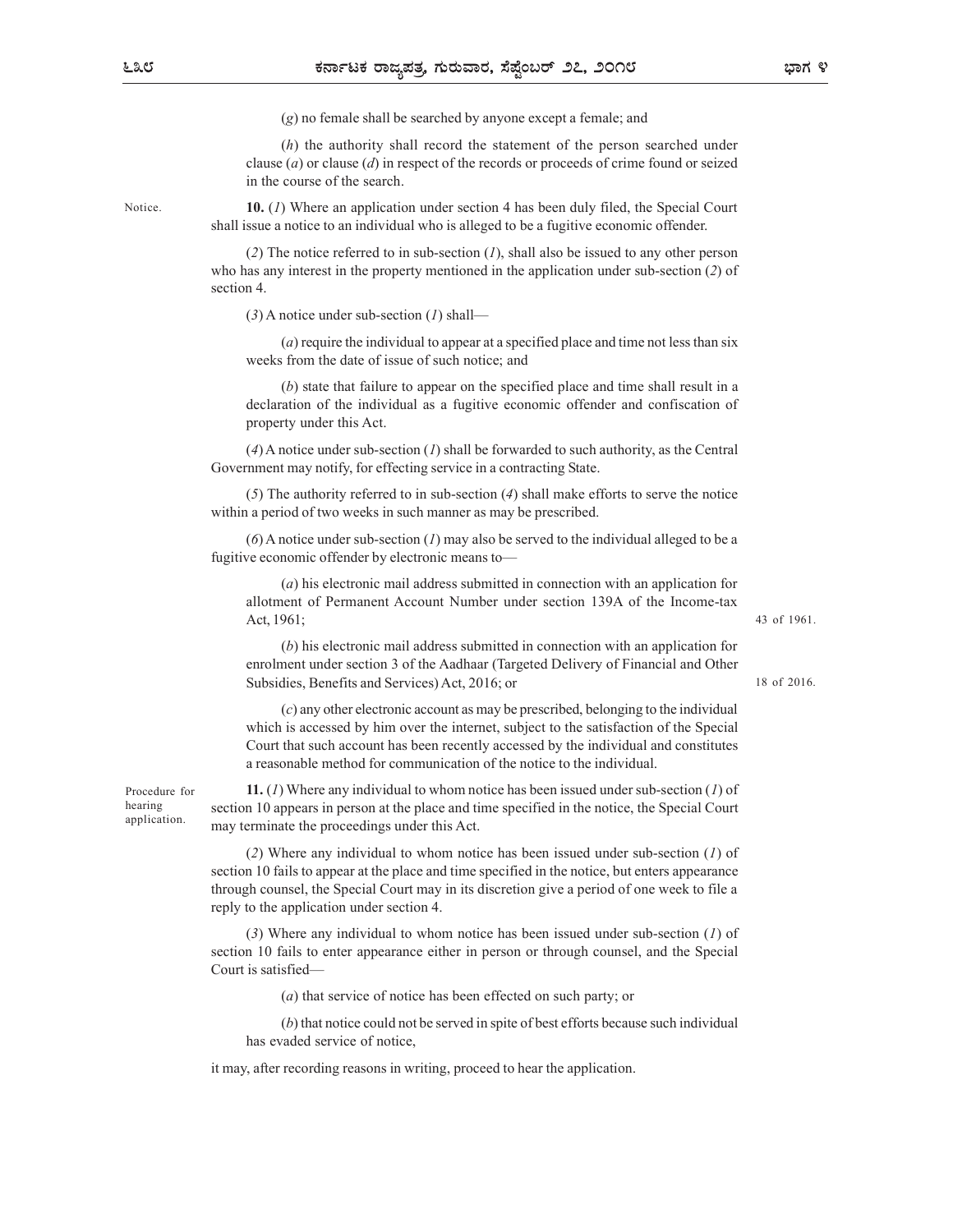(4) The Special Court may also give any person to whom notice has been issued under sub-section (2) of section 10 a period of one week to file a reply to the application under section 4.

12. (1) After hearing the application under section 4, if the Special Court is satisfied that an individual is a fugitive economic offender, it may, by an order, declare the individual as a fugitive economic offender for reasons to be recorded in writing.

Declaration of fugitive economic offender.

(2) On a declaration under sub-section  $(1)$ , the Special Court may order that any of the following properties stand confiscated to the Central Government—

(a) the proceeds of crime in India or abroad, whether or not such property is owned by the fugitive economic offender; and

(b) any other property or benami property in India or abroad, owned by the fugitive economic offender.

(3) The confiscation order of the Special Court shall, to the extent possible, identify the properties in India or abroad that constitute proceeds of crime which are to be confiscated and in case such properties cannot be identified, quantify the value of the proceeds of crime.

(4) The confiscation order of the Special Court shall separately list any other property owned by the fugitive economic offender in India which is to be confiscated.

(5) Where the Special Court has made an order for confiscation of any property under sub-section (2), and such property is in a contracting State, the Special Court may issue a letter of request to a Court or authority in the contracting State for execution of such order.

(6) Every letter of request to be transmitted to a contracting State under sub-section (5) shall be transmitted in such form and manner as the Central Government may, by notification, specify in this behalf.

(7) The Special Court may, while making the confiscation order, exempt from confiscation any property which is a proceed of crime in which any other person, other than the fugitive economic offender, has an interest if it is satisfied that such interest was acquired bona fide and without knowledge of the fact that the property was proceeds of crime.

(8) All the rights and title in the confiscated property shall, from the date of the confiscation order, vest in the Central Government, free from all encumbrances.

(9) Where on the conclusion of the proceedings, the Special Court finds that the individual is not a fugitive economic offender, the Special Court shall order release of property or record attached or seized under this Act to the person entitled to receive it.

(10) Where an order releasing the property has been made by the Special Court under sub-section  $(9)$ , the Director or any other officer authorised by him in this behalf may withhold the release of any such property or record for a period of ninety days from the date of receipt of such order, if he is of the opinion that such property is relevant for the appeal proceedings under this Act.

> Supplementary application.

Power to disallow civil claims.

13. (1) Where at any time after the institution of the application under section 4, any other property is discovered or identified which constitutes proceeds of crime or is property or benami property owned by the individual in India or abroad who is a fugitive economic offender liable to be confiscated under this Act, the Director or any other officer not below the rank of Deputy Director authorised by the Director for the purposes of this section, may file a supplementary application in the Special Court seeking confiscation of such properties.

(2) The provisions of sections 4 to 12 shall, as far as may be, apply in relation to such application as they apply in relation to an application under section 4.

14. Notwithstanding anything contained in any other law for the time being in force,—

(a) on a declaration of an individual as a fugitive economic offender, any Court or tribunal in India, in any civil proceeding before it, may, disallow such individual from putting forward or defending any civil claim; and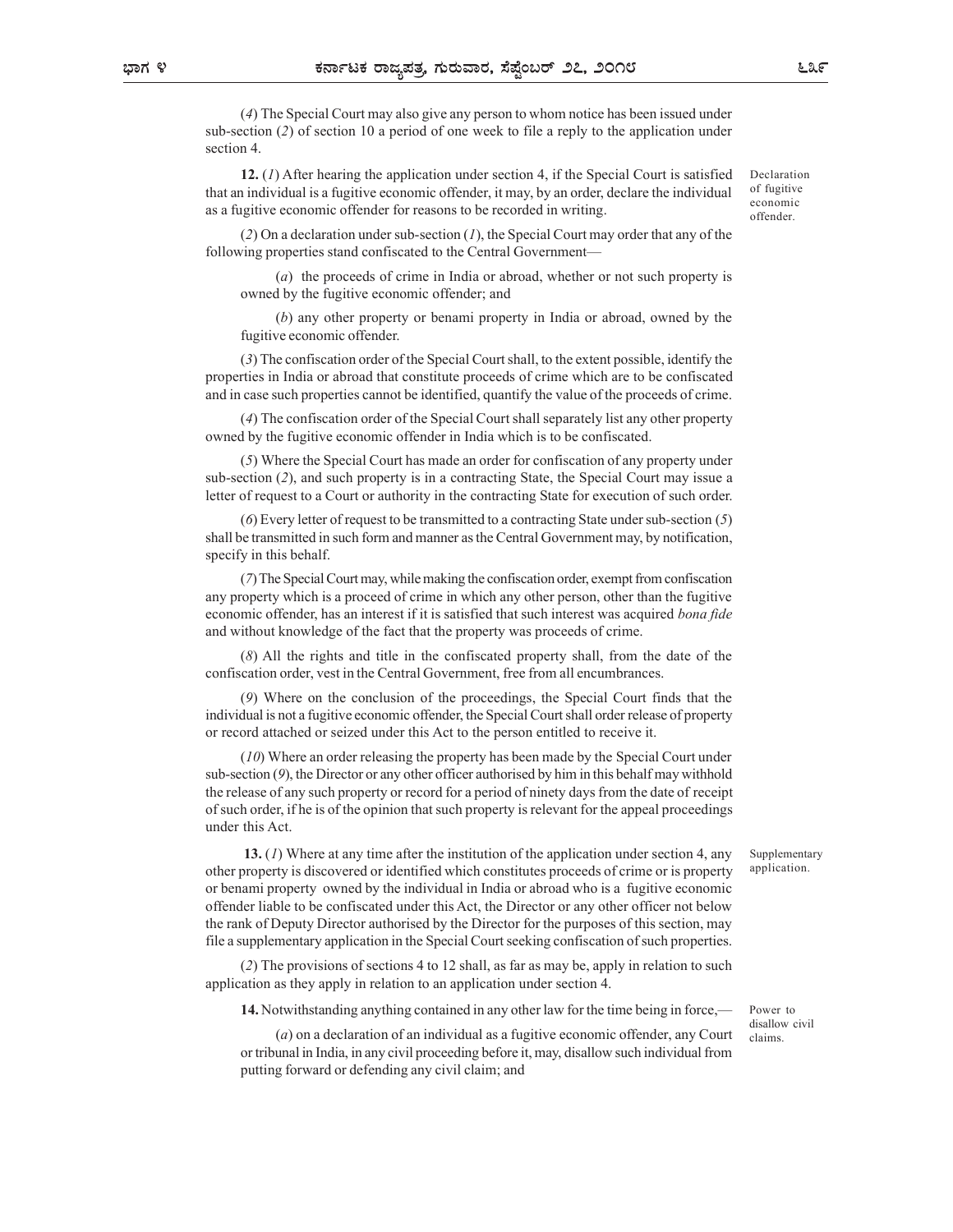(b) any Court or tribunal in India in any civil proceeding before it, may, disallow any company or limited liability partnership from putting forward or defending any civil claim, if an individual filing the claim on behalf of the company or the limited liability partnership, or any promoter or key managerial personnel or majority shareholder of the company or an individual having a controlling interest in the limited liability partnership has been declared as a fugitive economic offender. **Explanation.**<br> **Explore the purpose of the purpose of the purpose of the purpose of the purpose of the purpose of the purpose of the purpose of the purpose of the purpose of the purpose of the purpose of the expression o** 

(a) "company" means any body corporate and includes a firm, or other association of persons; and

(b) "limited liability partnership" shall have the same meaning as assigned to it in clause  $(n)$  of sub-section (1) of section 2 of the Limited Liability Partnership Act, 2008.

Management **15.** (*I*) The Central Government may, by order published in the Official Gazette, appoint as many of its officers (not below the rank of a Joint Secretary to the Government of India) as of properties it thinks fit, to perform the functions of an Administrator. confiscated under this  $\frac{1}{2}$  it thinks in, to perform the

Act. (2) The Administrator appointed under sub-section (*I*) shall receive and manage the property in relation to which an order has been made under sub-section (2) of section 12 in such manner and subject to such conditions as may be prescribed.

(3) The Administrator shall also take such measures, as the Central Government may direct, to dispose of the property which is vested in the Central Government under section 12:

Provided that the Central Government or the Administrator shall not dispose of any property for a period of ninety days from the date of the order under sub-section (2) of section 12.

#### CHAPTER III

#### **MISCELLANEOUS**

Rules of  $\qquad 16. (I)$  The burden of proof for establishing—

(a) that an individual is a fugitive economic offender; or

(b) that a property is the proceeds of crime or any other property in which the individual alleged to be a fugitive economic offender has an interest,

shall be on the Director or the person authorised by the Director to file the application under section 4.

(2) Notwithstanding anything contained in any other law for the time being in force, where any person referred to in sub-section  $(2)$  of section 10 claims that any interest in any property was acquired bona fide and without knowledge of the fact that, such property constitutes proceeds of crime, the burden of proving such fact shall lie upon him.

(3) The standard of proof applicable to the determination of facts by the Special Court under this Act shall be preponderance of probabilities.

Appeal. **17.** (*I*) An appeal shall lie from any judgment or order, not being an interlocutory order, of a Special Court to the High Court both on facts and on law.

> (2) Every appeal under this section shall be preferred within a period of thirty days from the date of the judgment or order appealed from:

> Provided that the High Court may entertain an appeal after the expiry of the said period of thirty days, if it is satisfied that the appellant had sufficient cause for not preferring the appeal within the period of thirty days:

> Provided further that no appeal shall be entertained after the expiry of period of ninety days.

6 of 2009.

# evidence.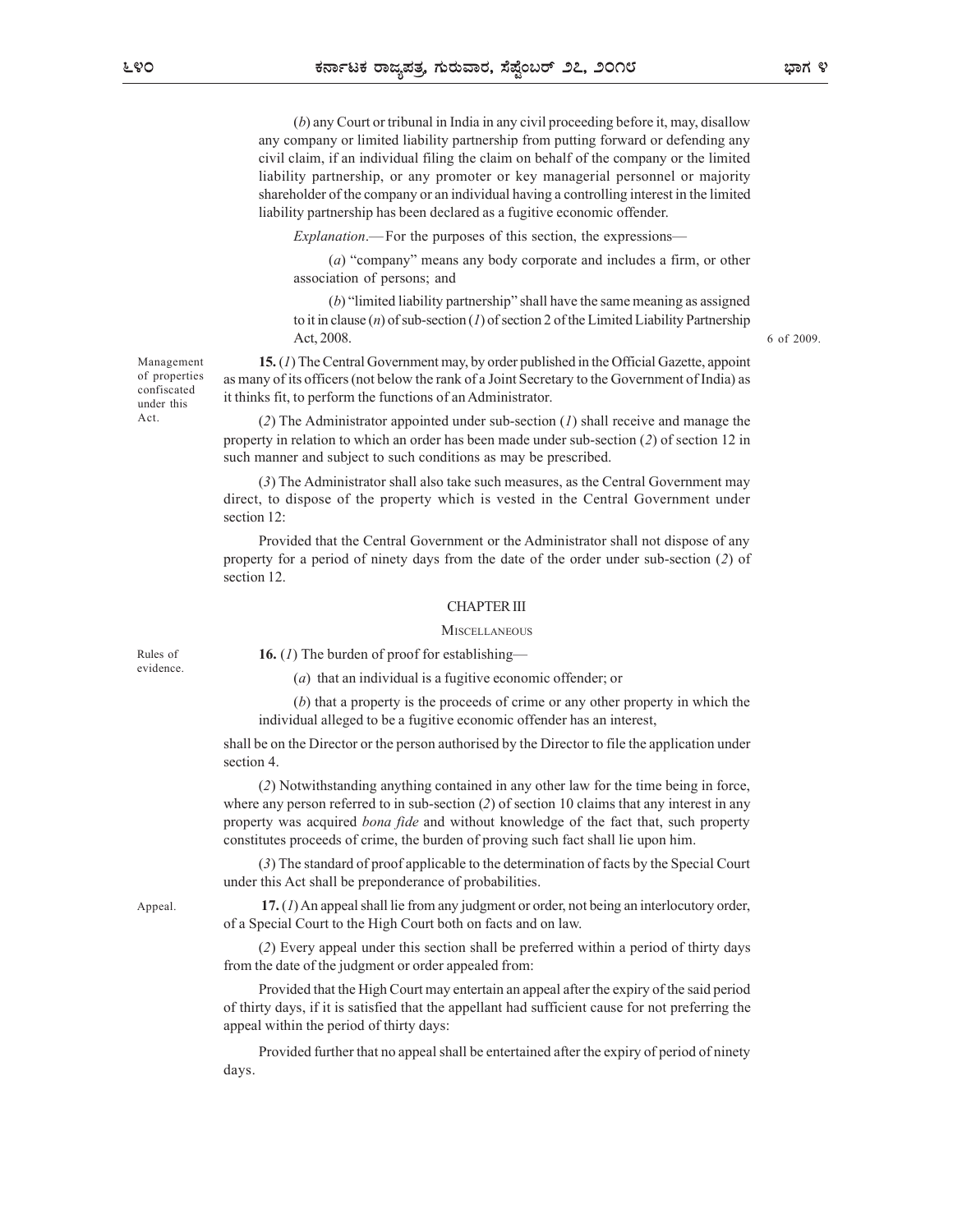18. No civil court shall have jurisdiction to entertain any suit or proceeding in respect of any matter which the Special Court is empowered by or under this Act to determine and no injunction shall be granted by any court or other authority in respect of any action taken or to be taken in pursuance of any power conferred by or under this Act. **EXECT THE SPECT CONDETERT OF THE SPECT OF CONDETCATE OF CONDETCATE OF THE SPECIAL COURT ARE SPECIAL COURT OF THE SPECIAL COURT OF THE SPECIAL COURT OF THE SPECIAL COURT OF THE SPECIAL COURT OF THE SPECIAL COURT OF THE SP** Bar of jurisdiction.

19. No suit, prosecution or other legal proceeding shall lie against the Central other officer authorised by the Director for anything which is in good faith done or intended to be done under this Act or any rule made thereunder.

20. (1) The Central Government may, having regard to the objects of this Act, and if it considers necessary or expedient so to do, by notification add to, or as the case may be, omit from the Schedule any offences specified therein.

 (2) Every such notification shall, as soon as after it is issued, be laid before each House of Parliament.

21. The provisions of this Act shall have effect, notwithstanding anything inconsistent therewith contained in any other law for the time being in force.

22. The provisions of this Act shall be in addition to and not in derogation of any other law for the time being in force.

23. (1) The Central Government may, by notification in the Official Gazette, make rules for carrying out the provisions of this Act.

(2) In particular, and without prejudice to generality of the foregoing power, such rules may provide for all or any of the following matters, namely:—

(a) the form and manner of filing application under sub-section (1) of section 4;

(b) the manner of attachment of property under sub-section  $(1)$  of section 5;

(c) other matters under clause (f) of section 6;

(d) the procedure for conducting search and seizure under section 8;

(e) the manner in which the notice shall be served under sub-section (5) of section 10;

(f) any other electronic account under clause (c) of sub-section (6) of section 10;

(g) the manner and conditions subject to which the Administrator shall receive and manage the property confiscated under sub-section (2) of section 15; and

(h) any other matter which is required to be, or may be, prescribed or in respect of which provision is to be made by rules.

24. Every rule made under this Act shall be laid, as soon as may be after it is made, before each House of Parliament, while it is in session, for a total period of thirty days which may be comprised in one session or in two or more successive sessions, and if, before the expiry of the session immediately following the session or the successive sessions aforesaid, both Houses agree in making any modification in the rule or both Houses agree that the rule should not be made, the rule shall thereafter have effect only in such modified form or be of no effect, as the case may be; so, however, that any such modification or annulment shall be without prejudice to the validity of anything previously done under that rule.

25. (1) If any difficulty arises in giving effect to the provisions of this Act, the Central Government may, by order, published in the Official Gazette, make such provisions not inconsistent with the provisions of this Act as may appear to be necessary for removing the difficulty:

Provided that no order shall be made under this section after the expiry of five years from the date of commencement of this Act.

(2) Every order made under this section shall be laid, as soon as may be after it is made, before each House of Parliament.

Ord. 1 of 2018

26. (1) The Fugitive Economic Offenders Ordinance, 2018, is hereby repealed.

(2) Notwithstanding such repeal, anything done or any action taken under the said Ordinance, shall be deemed to have been done or taken under this Act.

Power to remove difficulties.

Repeal and saving.

Protection of action taken

in good faith.

Power of Central Government

to amend Schedule.

Overriding effect.

Application of other laws not barred. Power to make rules.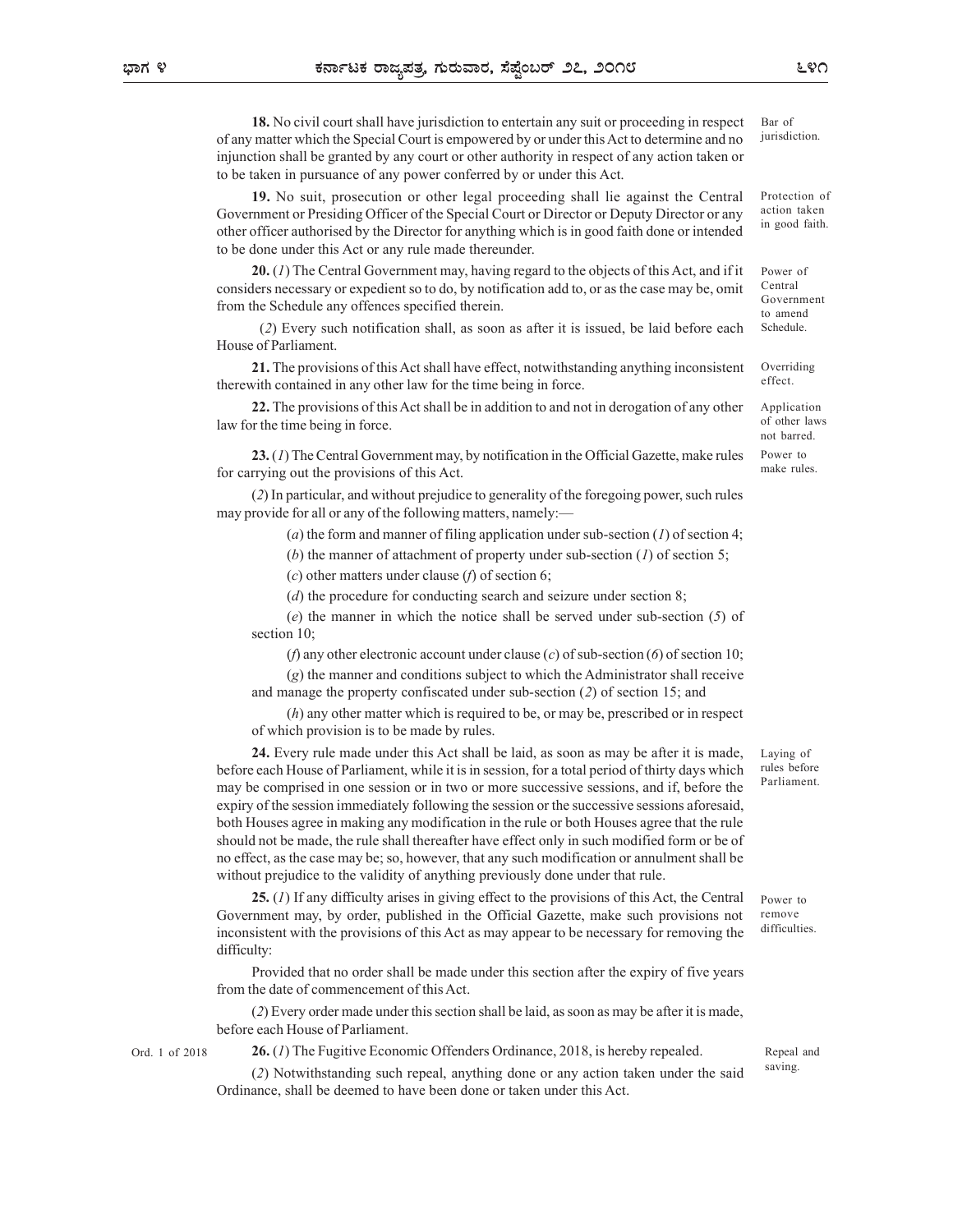# THE SCHEDULE

|                                                   | THE SCHEDULE                                                                                                                                                |  |
|---------------------------------------------------|-------------------------------------------------------------------------------------------------------------------------------------------------------------|--|
|                                                   | [See section $2(l)$ and $(m)$ ]                                                                                                                             |  |
| <b>Section</b>                                    | <b>Description of offence</b>                                                                                                                               |  |
|                                                   | I. Offences under the Indian Penal Code, 1860 (45 of 1860)                                                                                                  |  |
| 120B read with<br>any offence in<br>this Schedule | Punishment of criminal conspiracy.                                                                                                                          |  |
| 255                                               | Counterfeiting Government stamp.                                                                                                                            |  |
| 257                                               | Making or selling instrument for counterfeiting Government stamp.                                                                                           |  |
| 258                                               | Sale of counterfeit Government stamp.                                                                                                                       |  |
| 259                                               | Having possession of counterfeit Government stamp.                                                                                                          |  |
| 260                                               | Using as genuine a Government stamp known to be counterfeit.                                                                                                |  |
| 417                                               | Punishment for cheating.                                                                                                                                    |  |
| 418                                               | Cheating with knowledge that wrongful loss may ensue to person whose<br>interest offender is bound to protect.                                              |  |
| 420                                               | Cheating and dishonestly inducing delivery of property.                                                                                                     |  |
| 421                                               | Dishonest or fraudulent removal or concealment of property to prevent<br>distribution among creditors.                                                      |  |
| 422                                               | Dishonestly or fraudulently preventing debt being available for creditors.                                                                                  |  |
| 423                                               | Dishonest or fraudulent execution of deed of transfer containing false<br>statement of consideration.                                                       |  |
| 424                                               | Dishonest or fraudulent removal or concealment of property.                                                                                                 |  |
| 467                                               | Forgery of valuable security, will, etc.                                                                                                                    |  |
| 471                                               | Using as genuine a forged [document or electronic record].                                                                                                  |  |
| 472                                               | Making or possessing counterfeit seal, etc., with intent to commit forgery<br>punishable under section 467.                                                 |  |
| 473                                               | Making or possessing counterfeit seal, etc., intent to commit forgery<br>punishable otherwise.                                                              |  |
| 475                                               | Counterfeiting device or mark used for authenticating documents described<br>in section 467, or possessing counterfeit marked material.                     |  |
| 476                                               | Counterfeiting device or mark used for authenticating documents other<br>than those described in section 467, or possessing counterfeit marked<br>material. |  |
| 481                                               | Using a false property mark.                                                                                                                                |  |
| 482                                               | Punishment for using a false property mark.                                                                                                                 |  |
| 483                                               | Counterfeiting a property mark used by another.                                                                                                             |  |
| 484                                               | Counterfeiting a mark used by a public servant.                                                                                                             |  |
| 485                                               | Making or possession of any instrument for counterfeiting a property<br>mark.                                                                               |  |
| 486                                               | Selling goods marked with a counterfeit property mark.                                                                                                      |  |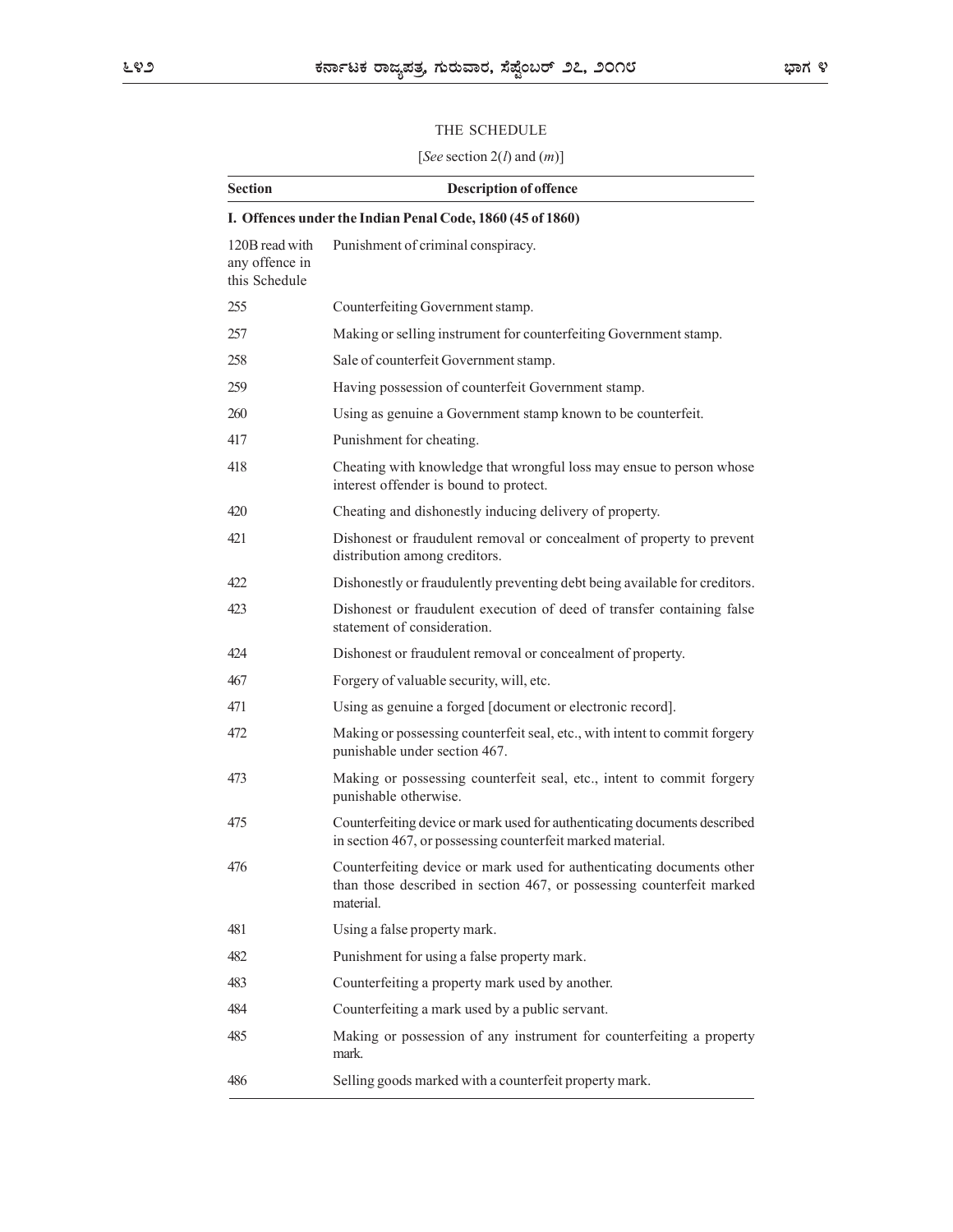|                                    | ಕರ್ನಾಟಕ ರಾಜ್ಯಪತ್ರ, ಗುರುವಾರ, ಸೆಪ್ಷೆಂಬರ್ ೨೭, ೨೦೧೮                                                                                                                      |
|------------------------------------|----------------------------------------------------------------------------------------------------------------------------------------------------------------------|
|                                    |                                                                                                                                                                      |
| <b>Section</b>                     | <b>Description of offence</b>                                                                                                                                        |
| 487                                | Making a false mark upon any receptacle containing goods.                                                                                                            |
| 488                                | Punishment for making use of any such false mark.                                                                                                                    |
| 489A<br>489B                       | Counterfeiting currency notes or bank notes.<br>Using as genuine, forged or counterfeit currency notes or bank notes.                                                |
| П.                                 |                                                                                                                                                                      |
| 138                                | Offences under the Negotiable Instruments Act, 1881 (26 of 1881)<br>Dishonour of cheque for insufficiency, etc., of funds in the account.                            |
| Ш.                                 | Offences under the Reserve Bank of India Act, 1934 (2 of 1934)                                                                                                       |
| 58B                                | Penalties.                                                                                                                                                           |
|                                    | IV. Offences under the Central Excise Act, 1944 (1 of 1944)                                                                                                          |
| Section 9                          | Offences and Penalties.                                                                                                                                              |
|                                    | V. Offences under the Customs Act, 1962 (52 of 1962)                                                                                                                 |
| 135                                | Evasion of duty or prohibitions.                                                                                                                                     |
| VI.                                | Offences under the Prohibition of Benami Property Transactions Act, 1988                                                                                             |
| (45 of 1988)                       |                                                                                                                                                                      |
| 3                                  | Prohibition of benami transactions.                                                                                                                                  |
| VII.                               | Offences under the Prevention of Corruption Act, 1988 (49 of 1988)                                                                                                   |
| 7                                  | Public servant taking gratification other than legal remuneration in<br>respect of an official act.                                                                  |
| 8                                  | Taking gratification in order, by corrupt or illegal means, to influence<br>public servant.                                                                          |
| 9                                  | Taking gratification for exercise of personal influence with public<br>servant.                                                                                      |
| 10                                 | Punishment for abetment by public servant of offences defined in<br>section 8 or section 9 of the Prevention of Corruption Act, 1988.                                |
| 13                                 | Criminal misconduct by a public servant.                                                                                                                             |
| $(15$ of $1992)$                   | VIII. Offences under the Securities and Exchange Board of India Act, 1992                                                                                            |
| 12A read with<br>section 24        | Prohibition of manipulative and deceptive devices, insider trading and<br>substantial acquisition of securities or control.                                          |
| 24                                 | Offences for contravention of the provisions of the Act.                                                                                                             |
|                                    | IX. Offences under the Prevention of Money Laundering Act, 2002 (15 of 2003)                                                                                         |
| 3                                  | Offence of money-laundering.                                                                                                                                         |
| 4                                  | Punishment for money-laundering.                                                                                                                                     |
| Х.                                 | Offences under the Limited Liability Partnership Act, 2008 (6 of 2009)                                                                                               |
| Sub-section $(2)$<br>of section 30 | Carrying on business with intent or purpose to defraud creditors of the<br>Limited Liability Partnership or any other person or for any other fraudulent<br>purpose. |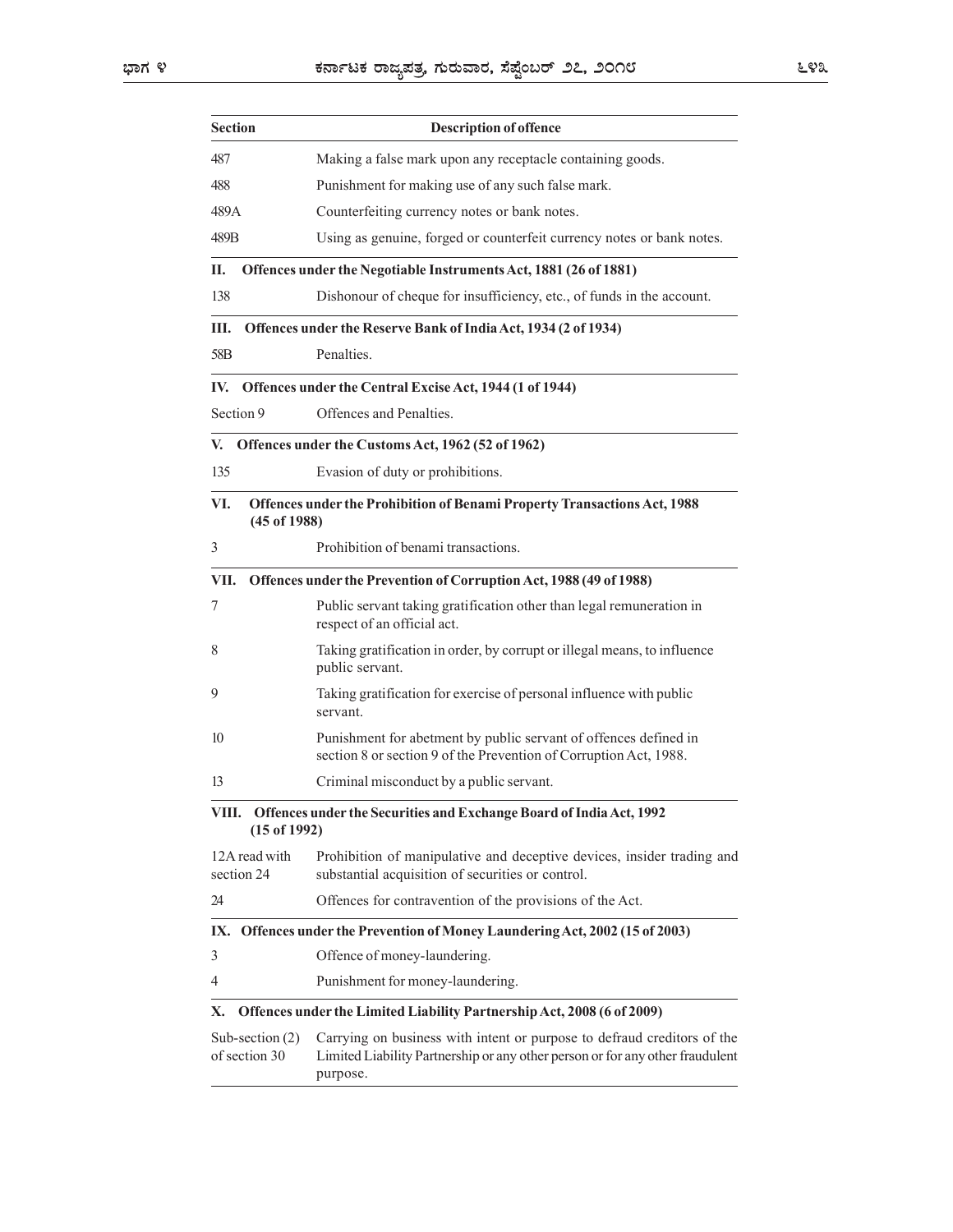|                                                                                                                                                                                   | ಕರ್ನಾಟಕ ರಾಜ್ಯಪತ್ರ, ಗುರುವಾರ, ಸೆಪ್ಷೆಂಬರ್ ೨೭, ೨೦೧೮                                                                                                                                                                                                                                            | ಭಾಗ ೪ |
|-----------------------------------------------------------------------------------------------------------------------------------------------------------------------------------|--------------------------------------------------------------------------------------------------------------------------------------------------------------------------------------------------------------------------------------------------------------------------------------------|-------|
| <b>Section</b>                                                                                                                                                                    | <b>Description of offence</b>                                                                                                                                                                                                                                                              |       |
| XI.                                                                                                                                                                               | Offences under the Foreign Contribution (Regulation) Act, 2010 (42 of 2010)                                                                                                                                                                                                                |       |
| 34                                                                                                                                                                                | Penalty for article or currency or security obtained in contravention of<br>section 10.                                                                                                                                                                                                    |       |
| 35                                                                                                                                                                                | Punishment for contravention of any provision of the Act.                                                                                                                                                                                                                                  |       |
| XII.                                                                                                                                                                              | Offences under the Companies Act, 2013 (18 of 2013)                                                                                                                                                                                                                                        |       |
| Sub-section $(4)$<br>of section 42 of<br>the Companies<br>Act, 2013 read<br>with section 24<br>of the Securities<br>and Exchange<br>Board of India<br>Act, 1992<br>$(15$ of 1992) | Offer or invitation for subscription of securities on private placement.                                                                                                                                                                                                                   |       |
| 74                                                                                                                                                                                | Repayment of deposits, etc., accepted before commencement of the<br>Companies Act, 2013.                                                                                                                                                                                                   |       |
| 76A                                                                                                                                                                               | Punishment for contravention of section 73 or section 76 of the<br>Companies Act, 2013.                                                                                                                                                                                                    |       |
| Second<br>proviso to sub-<br>section $(4)$ of<br>section 206                                                                                                                      | Carrying on business of a company for a fraudulent or unlawful purpose.                                                                                                                                                                                                                    |       |
| Clause $(b)$ of<br>section 213                                                                                                                                                    | Conducting the business of a company with intent to defraud its creditors,<br>members or any other persons or otherwise for a fraudulent or unlawful<br>purpose, or in a manner oppressive to any of its members or that the<br>company was formed for any fraudulent or unlawful purpose. |       |
| 447                                                                                                                                                                               | Punishment for fraud.                                                                                                                                                                                                                                                                      |       |
| 452                                                                                                                                                                               | Punishment for wrongful withholding of property.                                                                                                                                                                                                                                           |       |
| XIII.                                                                                                                                                                             | Offences under the Black Money (Undisclosed Foreign Income and Assets) and<br>Imposition of Tax Act, 2015 (22 of 2015)                                                                                                                                                                     |       |
| 51                                                                                                                                                                                | Punishment for wilful attempt to evade tax.                                                                                                                                                                                                                                                |       |
| XIV.                                                                                                                                                                              | Offences under the Insolvency and Bankruptcy Code, 2016 (31 of 2016)                                                                                                                                                                                                                       |       |
| 69                                                                                                                                                                                | Punishment for transactions defrauding creditors.                                                                                                                                                                                                                                          |       |